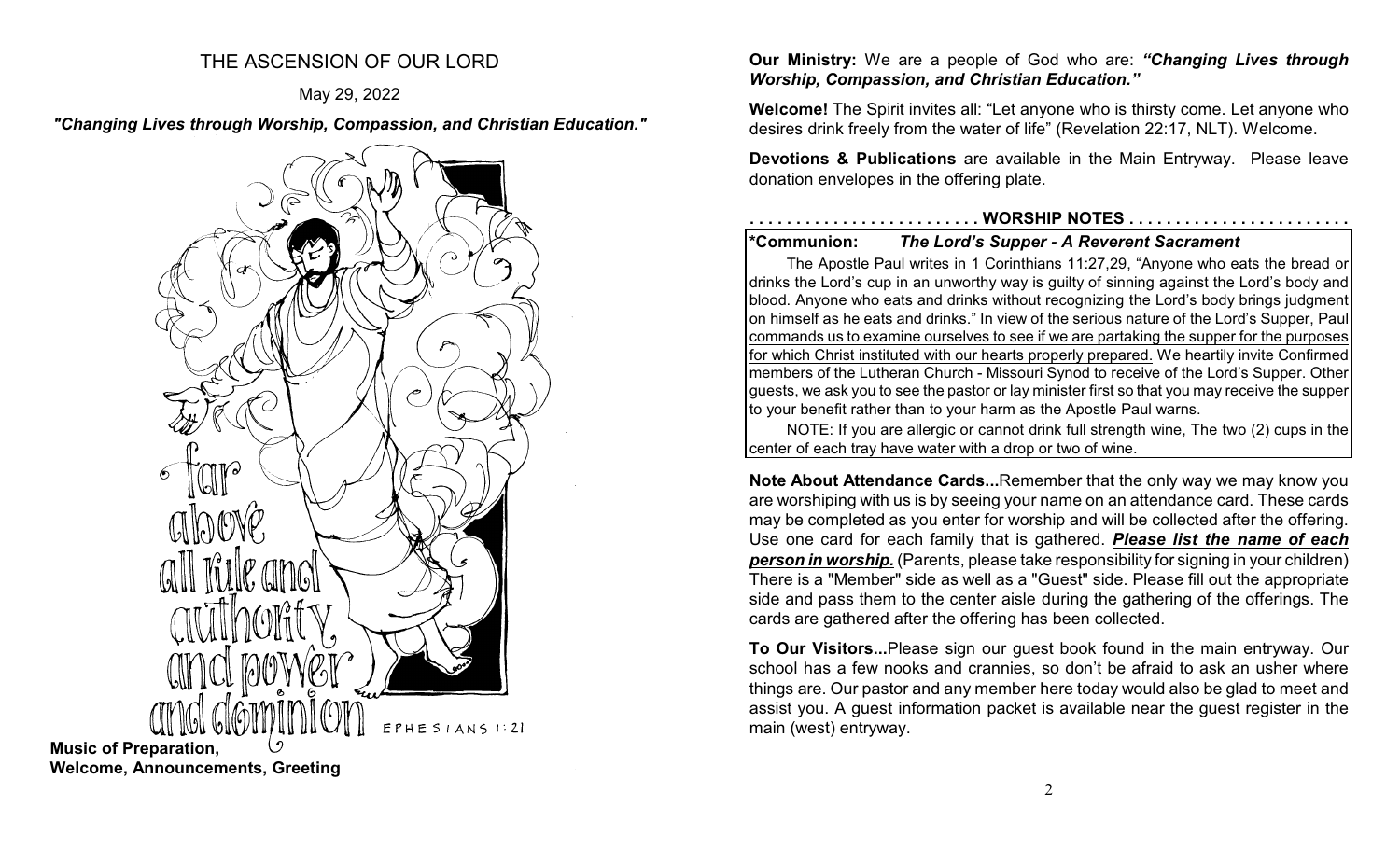# **DIVINE SERVICE, SETTING ONE**

*(The music for the liturgy may be found on page 151 in the Hymnal)*

*Notes for Worship: As you prepare to receive the Lord's Supper this day, we invite you to turn to the prayer section of the Hymnal (page 305). In addition to prayers for before and after worship, there are prayers for use before and after receiving the Lord's Supper (page 308 as well as on the inside front cover of the hymnal). May these prayers be useful in your worship.*

# *Before worship prayer*

*Lord, I love the habitation of Your house and the place where Your glory dwells. In the multitude of Your tender mercies prepare my heart that I may enter Your house to worship and confess Your holy name; through Jesus Christ, my God and Lord. AMEN.*

# *We're So Glad God Brought You Here Today!*

# **Opening Hymn: "Eternal Father, Strong to Save"** *LSB, hymn #717*

| Eternal Father, strong to save,                                  | Whose arm hath bound the restless wave, |
|------------------------------------------------------------------|-----------------------------------------|
| Who bidd'st the mighty ocean deep Its own appointed limits keep: |                                         |
| O hear us when we cry to Thee                                    | For those in peril on the sea.          |

O Christ, whose voice the waters heard And hushed their raging at Thy word, Who walkedst on the foaming deep And calm amid its rage didst sleep: O hear us when we cry to Thee For those in peril on the sea.

Most Holy Spirit, who didst brood Upon the chaos dark and rude, And bid its angry tumult cease, And give, for wild confusion, peace: O hear us when we cry to Thee For those in peril on the sea.

O Trinity of love and pow'r, Our people shield in danger's hour; From rock and tempest, fire and foe, Protect them wheresoe'er they go; Thus evermore shall rise to Thee Glad praise from air and land and sea.

# **INVOCATION, CONFESSION AND ASSURANCE OF PARDON**

- P: In the name of the Father and of the  $\dagger$  Son and of the Holy Spirit.
- **C: Amen.** *Matthew 28:19b*
- P: If we say we have no sin, we deceive ourselves, and the truth is not in us.
- **C: But if we confess our sins, God, who is faithful and just, will forgive our sins and cleanse us from all unrighteousness.** *1 John 1:8-9*
- P: Dear Friends in Christ, let us humble our hearts before our Holy God and silently reflect upon our sins. *(Moment of silent reflection)*
- P: Let us then confess our sins to God our Father.
- **C: Most merciful God, we confess that we are by nature sinful and unclean. We have sinned against You in thought, word, and deed, by what we have done and by what we have left undone. We have not loved You with our whole heart; we have not loved our neighbors as ourselves. We justly deserve Your present and eternal punishment. For the sake of Your Son, Jesus Christ, have mercy on us. Forgive us, renew us, and lead us, so that we may delight in Your will and walk in Your ways to the glory of Your holy name. Amen**
- P: Almighty God in His mercy has given His Son to die for you and for His sake forgives you all your sins. Upon this your confession, I, by virtue of my office, as a called and ordained servant of the Word, announce the grace of God unto all of you, and in the stead and by the command of my Lord Jesus Christ I forgive you all your sins in the name of the Father and of the  $\dagger$  Son and of the Holy Spirit. *John 20:19-23*
- **C: Amen.**

# **KYRIE ~** *Lord, Have Mercy Mark 10:47*

- P: In peace let us pray to the Lord.
- **C: (Sung) Lord, have mercy.**
- P: For the peace from above and for our salvation let us pray to the Lord.
- **C: (Sung) Lord, have mercy.**
- P: For the peace of the whole world, for the well-being of the Church of God, and for the unity of all let us pray to the Lord.
- **C: (Sung) Lord, have mercy.**
- P: For this holy house and for all who offer here their worship and praise let us pray to the Lord.
- **C: (Sung) Lord, have mercy.**
- P: Help, save, comfort, and defend us, gracious Lord.
- **C: (Sung) Amen.**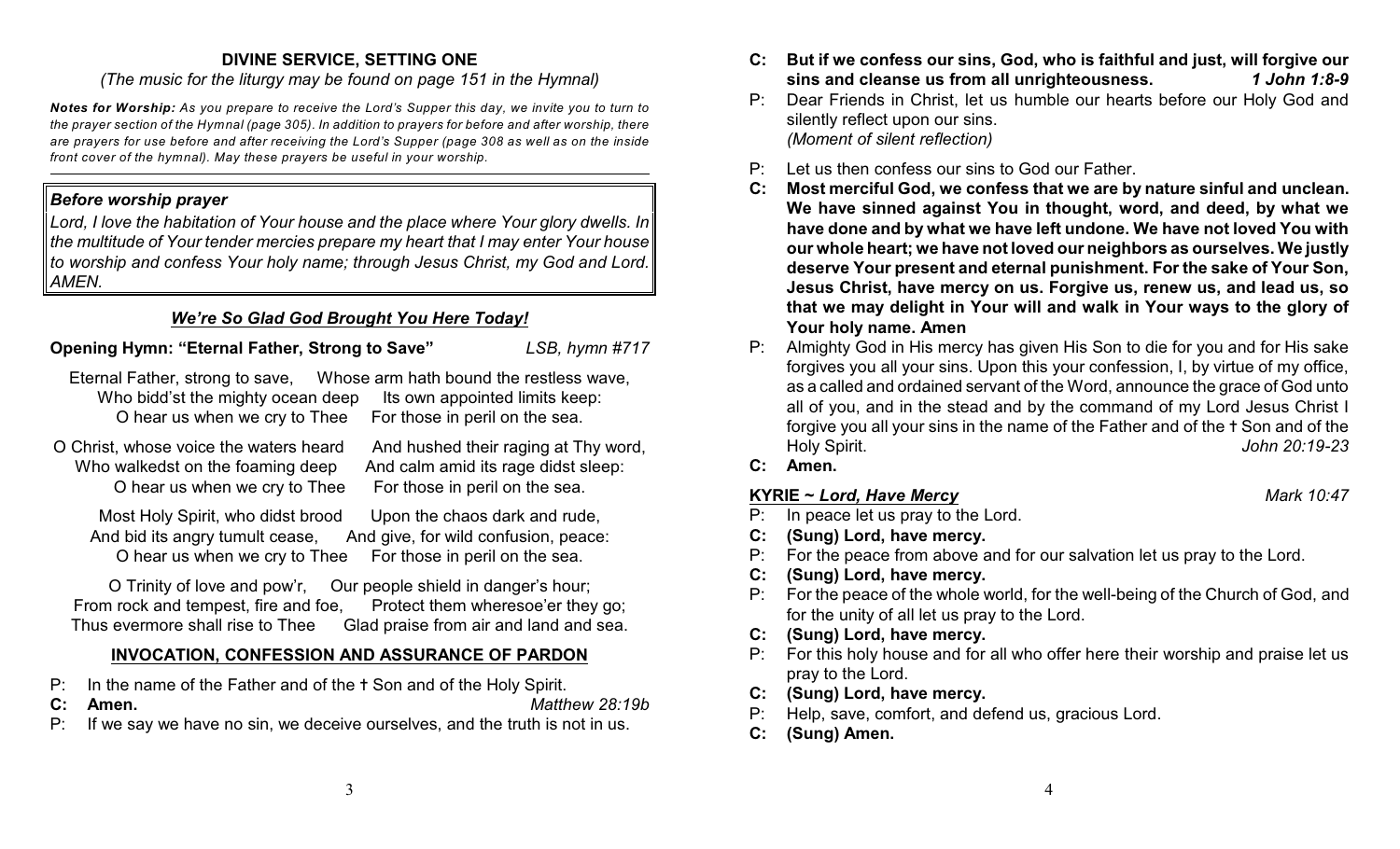**HYMN OF PRAISE**

**This is the Feast (Sung)** *Revelation 5:12-13, 19:5-9*

**C: This is the feast of victory for our God. Alleluia, alleluia, alleluia. Worthy is Christ, the Lamb who was slain, whose blood set us free to be people of God.**

**This is the feast of victory for our God. Alleluia, alleluia, alleluia. Power, riches, wisdom, and strength, and honor, blessing, and glory are His.**

**This is the feast of victory for our God. Alleluia, alleluia, alleluia. Sing with all the people of God, and join in the hymn of all creation: Blessing, honor, glory, and might be to God and the Lamb forever. Amen**

**This is the feast of victory for our God. Alleluia, alleluia, alleluia. For the Lamb who was slain has begun His reign. Alleluia.**

**This is the feast of victory for our God. Alleluia, alleluia, alleluia.**

- P: The Lord be with you. *2 Timothy 4:22*
- 
- **C: (Sung) And also with you.**
- Let us pray . . . . O ascended Lord Jesus, lift our hearts and minds to focus on Your continued presence among us. Empower us to be Your witnesses in our communities, state, nation, and throughout the world; for You live and reign with the Father and the Holy Spirit, one God, world without end.

### **C: Amen**

*(Please be Seated)*

# **THE READING OF THE WORD**

**First Lesson:** Acts 1:1-11 *(You Are My Witnesses!)*

In my former book, Theophilus, I wrote about all that Jesus began to do and to teach until the day he was taken up to heaven, after giving instructions through the Holy Spirit to the apostles he had chosen. After his suffering, he showed himself to these men and gave many convincing proofs that he was alive. He appeared to them over a period of forty days and spoke about the kingdom of God. On one occasion, while he was eating with them, he gave them this command: "Do not leave Jerusalem, but wait for the gift my Father promised, which you have heard me speak about. For John baptized with water, but in a few days you will be baptized with the Holy Spirit." So when they met together, they asked him, "Lord, are you at

this time going to restore the kingdom to Israel?" He said to them: "It is not for you to know the times or dates the Father has set by his own authority. But you will receive power when the Holy Spirit comes on you; and you will be my witnesses in Jerusalem, and in all Judea and Samaria, and to the ends of the earth." After he said this, he was taken up before their very eyes, and a cloud hid him from their sight. They were looking intently up into the sky as he was going, when suddenly two men dressed in white stood beside them. "Men of Galilee," they said, "why do you stand here looking into the sky? This same Jesus, who has been taken from you into heaven, will come back in the same way you have seen him go into heaven."

# **Second Lesson:** Ephesians 1:15-23 *(The Ascended Christ Is Our Hope)*

For this reason, ever since I heard about your faith in the Lord Jesus and your love for all the saints, I have not stopped giving thanks for you, remembering you in my prayers. I keep asking that the God of our Lord Jesus Christ, the glorious Father, may give you the Spirit of wisdom and revelation, so that you may know him better. I pray also that the eyes of your heart may be enlightened in order that you may know the hope to which he has called you, the riches of his glorious inheritance in the saints, and his incomparably great power for us who believe. That power is like the working of his mighty strength, which he exerted in Christ when he raised him from the dead and seated him at his right hand in the heavenly realms, far above all rule and authority, power and dominion, and every title that can be given, not only in the present age but also in the one to come. And God placed all things under his feet and appointed him to be head over everything for the church, which is his body, the fullness of him who fills everything in every way.

# **Stand**

# **Alleluia and Verse - Common** *John 6:68*

- **C: (Sung) Alleluia. Lord, to whom shall we go? You have the words of eternal life. Alleluia, alleluia.**
- P: The Holy Gospel according to St. Luke, the twenty-fourth chapter.
- **C: (Sung) Glory to You, O Lord.**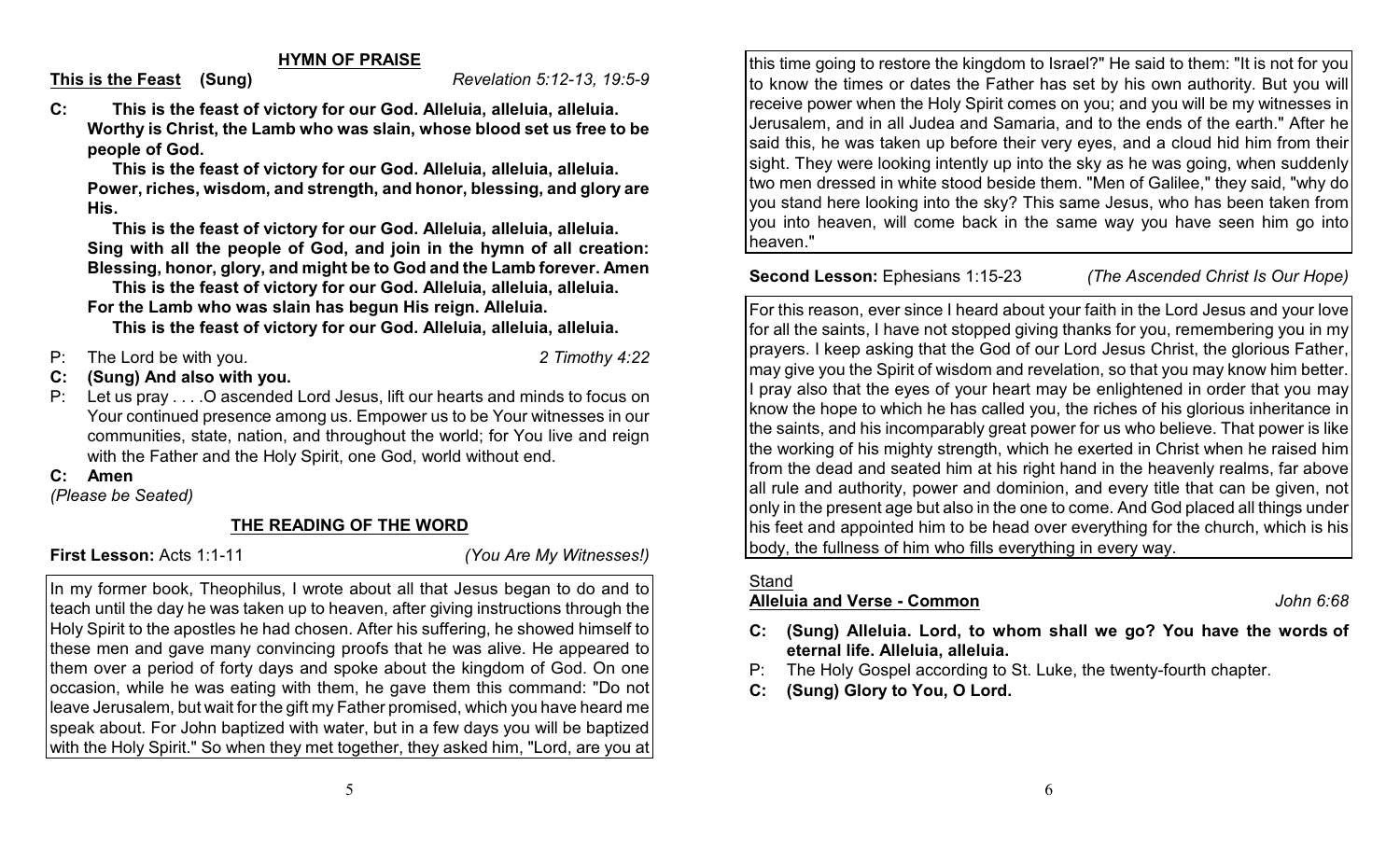He said to them, "This is what I told you while I was still with you: Everything must be fulfilled that is written about me in the Law of Moses, the Prophets and the Psalms." Then he opened their minds so they could understand the Scriptures. He told them, "This is what is written: The Christ will suffer and rise from the dead on the third day, and repentance and forgiveness of sins will be preached in his name to all nations, beginning at Jerusalem. You are witnesses of these things. I am going to send you what my Father has promised; but stay in the city until you have been clothed with power from on high." When he had led them out to the vicinity of Bethany, he lifted up his hands and blessed them. While he was blessing them, he left them and was taken up into heaven. Then they worshiped him and returned to Jerusalem with great joy. And they stayed continually at the temple, praising God.

- P: This is the Gospel of the Lord.
- **C: (Sung) Praise to You, O Christ.**

*(Please be Seated)*

# **Sermon Hymn: "Up through Endless Ranks of Angels"** *LSB, hymn #491*

Up through endless ranks of angels, Cries of triumph in His ears, To His heav'nly throne ascending, Having vanquished all their fears, Christ looks down upon His faithful, Leaving them in happy tears.

Death-destroying, life-restoring, Proven equal to our need, Now for us before the Father As our brother intercede; Flesh that for our world was wounded, Living, for the wounded plead!

To our lives of wanton wand'ring Send Your Spirit, promised guide; Through our lives of fear and failure With Your pow'r and love abide; Welcome us, as You were welcomed, To an endless Eastertide.

Alleluia, alleluia! Oh, to breathe the Spirit's grace! Alleluia, alleluia! Oh, to see the Father's face! Alleluia, alleluia! Oh, to feel the Son's embrace!

#### **Sermon: "Immeasurable Greatness"** *Ephesians 1:15-23*

#### Stand

P: Let us confess our faith, using the words of the Nicene Creed.

**C: I believe in one God, the Father Almighty, maker of heaven and earth and of all things visible and invisible.** 

**And in one Lord Jesus Christ, the only-begotten Son of God, begotten of his Father before all worlds, God of God, Light of Light, very God of very God, begotten, not made, being of one substance with the Father, by whom all things were made; who for us men and for our salvation came down from heaven and was incarnate by the Holy Spirit of the virgin Mary and was made man; and was crucified also for us under Pontius Pilate. He suffered and was buried. And the third day he rose again according to the Scriptures and ascended into heaven and sits at the right hand of the Father. And he will come again with glory to judge both the living and the dead, whose kingdom will have no end.**

**And I believe in the Holy Spirit, the Lord and giver of life, who proceeds from the Father and the Son, who with the Father and the Son together is worshiped and glorified, who spoke by the prophets. And I believe in one holy Christian and apostolic Church, I acknowledge one Baptism for the remission of sins, and I look for the resurrection of the dead and the life of the world to come. Amen**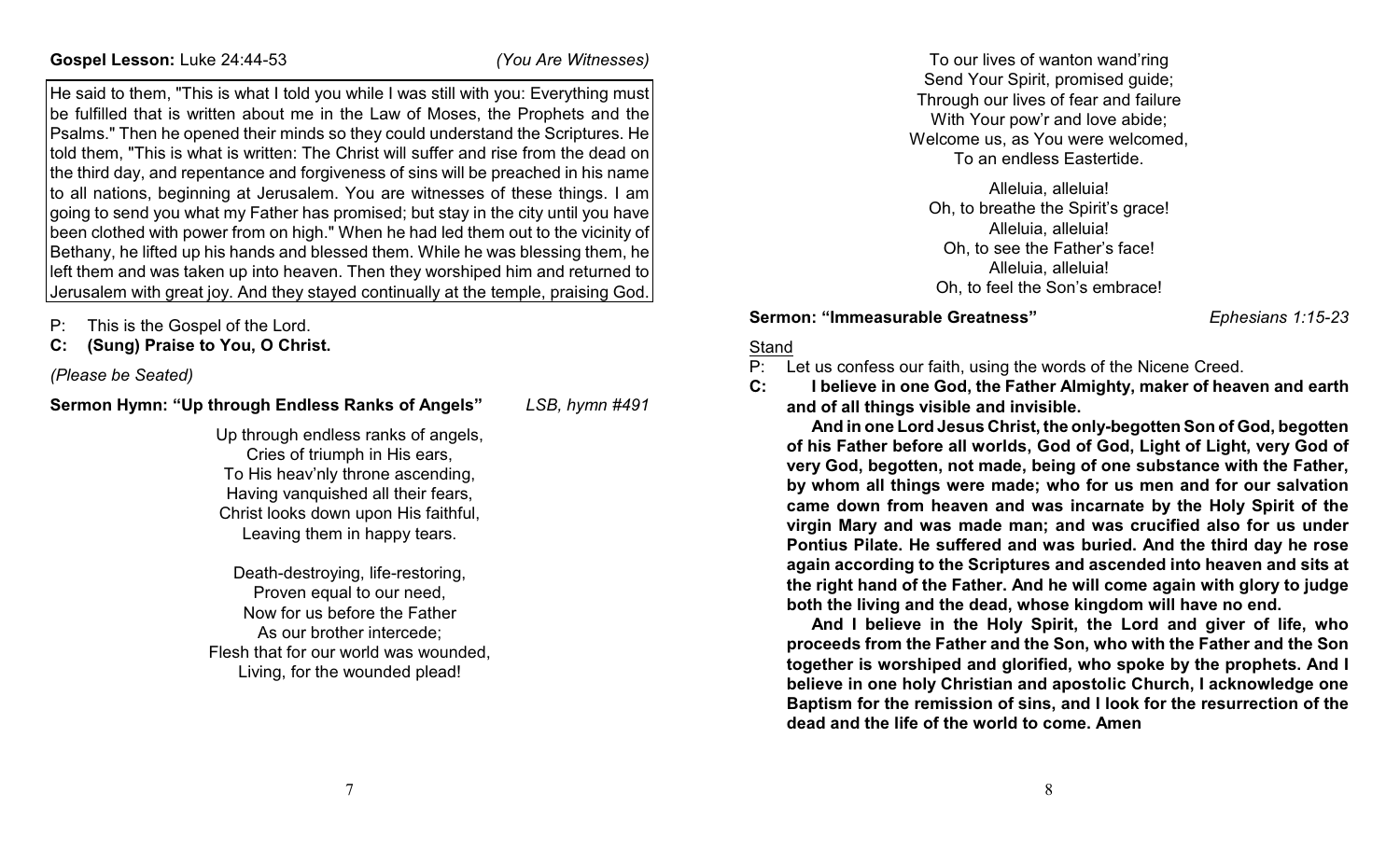#### **PRAYER OF THE CHURCH** *1 Timothy 2:1-4*

P: Let us pray for the whole people of God in Christ Jesus and for all people according to their needs.. . . .

Lord Jesus, we live in a world filled with hopelessness and fear. Yet You give fruits of the spirit of love and self-control, not fear. Lead us as we proclaim repentance and the forgiveness of sins in Your name to all nations. Ascended Lord,

- **C: empower us to be witnesses of hope.**
- P: Lord Jesus, we lift up to You those who are grieving. We pray that they do not grieve as those who have no hope. Since we believe that Jesus died and rose again, even so, through Jesus, God will bring with Him those who have fallen asleep. Ascended Lord,
- **C: empower us to be witnesses of hope.**
- Lord Jesus, we pray for those who are struggling with physical and mental health challenges. We pray that you be with those hospitalized this past week (*Especially, . . .* ). Also be with those who continue treatment and healing at home. We pray for them and all those that we name in our hearts . . . (*Silence*). Give them strength to meet the days ahead - healing of body, mind, and spirit - and ever-present reminders that You are always with them. Ascended Lord,
- **C: empower us to be witnesses of hope.**
- Lord Jesus, some may trust in horses and chariots, but we trust in the Lord, our God. As we put our trust in You, we pray for our elected leaders and ask that You lead them with Your wisdom, that they govern diligently and faithfully. Ascended Lord,
- **C: empower us to be witnesses of hope.**
- P: Lord Jesus, we look forward to that day when You will beat swords into plowshares and spears into pruning hooks. As we wait for that day, we ask that You watch over and work through all first responders and members of the military to bring peace and healing to our community and world. Ascended Lord,
- **C: empower us to be witnesses of hope.**

*(Additional prayers of the congregation. Each petition concludes with. . . )* P: ... Lord, In Your Mercy,

**C: Hear Our Prayer.**

P: Into your hands, O Lord, we commend all for whom we pray, trusting in your mercy; through your Son, Jesus Christ, our Lord.

# **C: Amen**

*(Please be Seated)*

**Tithes and Offerings/Attendance Cards**

# **OFFERTORY - Let The Vineyards** *LSB, Hymn # 955*

**C: (Sung) Let the vineyards be fruitful, Lord, and fill to the brim our cup of blessing. Gather a harvest from the seeds that were sown, that we may be fed with the bread of life. Gather the hopes and the dreams of all; unite them with the prayers we offer now. Grace our table with your presence, and give us a foretaste of the feast to come.**

# **HOLY COMMUNION**

*(In preparation to receive the Sacrament, please read the Communion notes on page 2)*

| P: The Lord be with you.                   | 2 Timothy 4:22 |
|--------------------------------------------|----------------|
| C: (Sung) And also with you.               |                |
| P: Lift up your hearts.                    | Colossians 3:1 |
| C: (Sung) We lift them to the Lord.        |                |
| P: Let us give thanks to the Lord our God. | Psalm 136      |
|                                            |                |

- **C: (Sung) It is right to give him thanks and praise.**
- P: It is truly good, right, and salutary that we should at all times and in all places give thanks to You, holy Lord, almighty Father, everlasting God, through Jesus Christ, our Lord, who after His resurrection appeared openly to all His disciples and in their sight was taken up into heaven that He might make us partakers of His divine life. Therefore with angels and archangels and with all the company of heaven we laud and magnify Your glorious name, evermore praising You and singing:

# **SANCTUS ~ Holy, Holy, Holy** *Isaiah 6:3, Matthew 21:9*

- **C: (Sung) Holy, holy, holy Lord, God of pow'r and might: Heaven and earth are full of your glory. Hosanna. Hosanna. Hosanna in the highest. Blessed is he who comes in the name of the Lord. Hosanna in the highest.**
- P: Blessed are you, Lord of heaven and earth, for you have had mercy on us, Your children, and given your only-begotten Son that whoever believes in him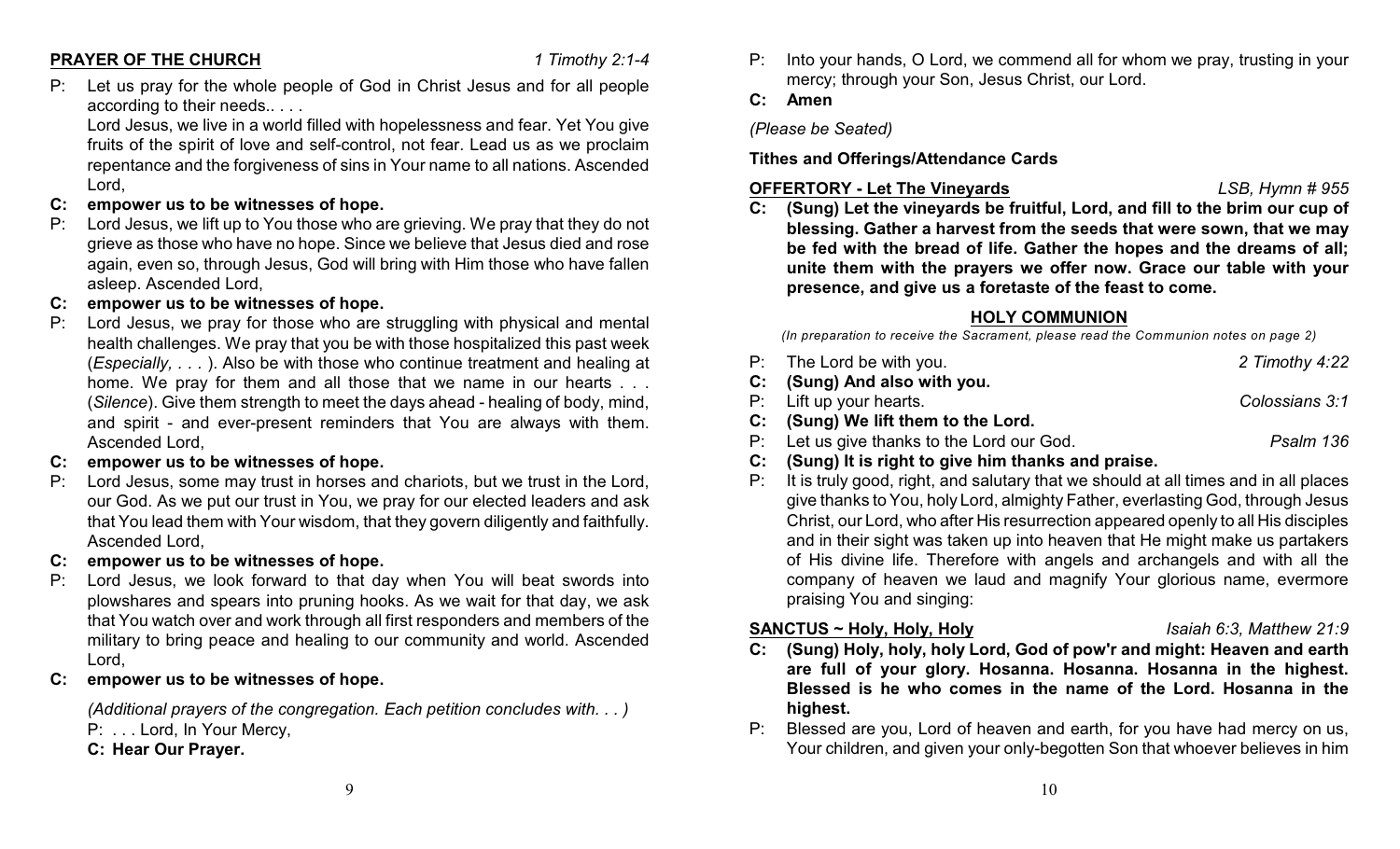should not perish but have eternal life. We give you thanks for the redemption you have prepared for us through Jesus Christ. Send your Holy Spirit into our hearts that he may establish in us a living faith and prepare us joyfully to remember our Redeemer and receive him who comes to us in his body and blood. Hear us as we pray in His name and as He has taught us:

**C: Our Father who art in heaven, hallowed be thy name, thy kingdom come, thy will be done on earth as it is in heaven. Give us this day our daily bread; and forgive us our trespasses as we forgive those who trespass against us; and lead us not into temptation, but deliver us from evil. For thine is the kingdom and the power and the glory forever and ever. Amen**

### **WORDS OF INSTITUTION:**

P: Our Lord Jesus Christ, on the night when he was betrayed, took bread, and when he had given thanks, he broke it and gave it to the disciples and said: Take, eat; this is my t body, which is given for you. This do in remembrance of me. In the same way also he took the cup after supper, and when he had given thanks, he gave it to them, saying: Drink of it, all of you; this is my  $\dagger$ blood of the new testament, which is shed for you for the forgiveness of sins. This do, as often as you drink it, in remembrance of me. *Mt 26:26-28, Mk 14:22-24, Lk 22:19-20, 1 Cor. 11:23-25*

P: The peace of the Lord be with you always. *John 20:19*

**C: And also with you.**

#### **Agnus Dei ~ The Lamb of God** *John 1:29*

**C: (Sung) Lamb of God, you take away the sin of the world; have mercy on us. Lamb of God, you take away the sin of the world; have mercy on us. Lamb of God, you take away the sin of the world; grant us peace.**

*(Please be Seated)*

#### **DISTRIBUTION HYMNS**

#### **LSB537 - Beautiful Savior**

Beautiful Savior, King of creation, Son of God and Son of Man! Truly I'd love Thee, Truly I'd serve Thee, Light of my soul, my joy, my crown.

Fair are the meadows, Fair are the woodlands, Robed in flow'rs of blooming spring; Jesus is fairer, Jesus is purer, He makes our sorr'wing spirit sing.

Fair is the sunshine, Fair is the moonlight, Bright the sparkling stars on high; Jesus shines brighter, Jesus shines purer Than all the angels in the sky.

Beautiful Savior, Lord of the nations, Son of God and Son of Man! Glory and honor, Praise, adoration Now and forevermore be Thine!

#### **LSB821 - Alleluia! Sing to Jesus**

Alleluia! Sing to Jesus: His the scepter, His the throne; Alleluia! His the triumph, His the victory alone.<br>he songs of peaceful Zion Thunder like a mighty flood: Hark! The songs of peaceful Zion "Jesus out of ev'ry nation Has redeemed us by His blood."

Alleluia! Not as orphans Are we left in sorrow now; Alleluia! He is near us; Faith believes, nor questions how. Though the cloud from sight received Him When the forty days were o'er, Shall our hearts forget His promise: "I am with you evermore"?

Alleluia! Bread of heaven, Here on earth our food, our stay; Alleluia! Here the sinful Flee to You from day to day. Intercessor, Friend of sinners, Earth's Redeemer, hear our plea Where the songs of all the sinless Sweep across the crystal sea.

Alleluia! King eternal, Lord omnipotent we own; Alleluia! Born of Mary, Earth Your footstool, heav'n Your throne. As within the veil You entered, Robed in flesh, our great High Priest, Here on earth both priest and victim In the eucharistic feast.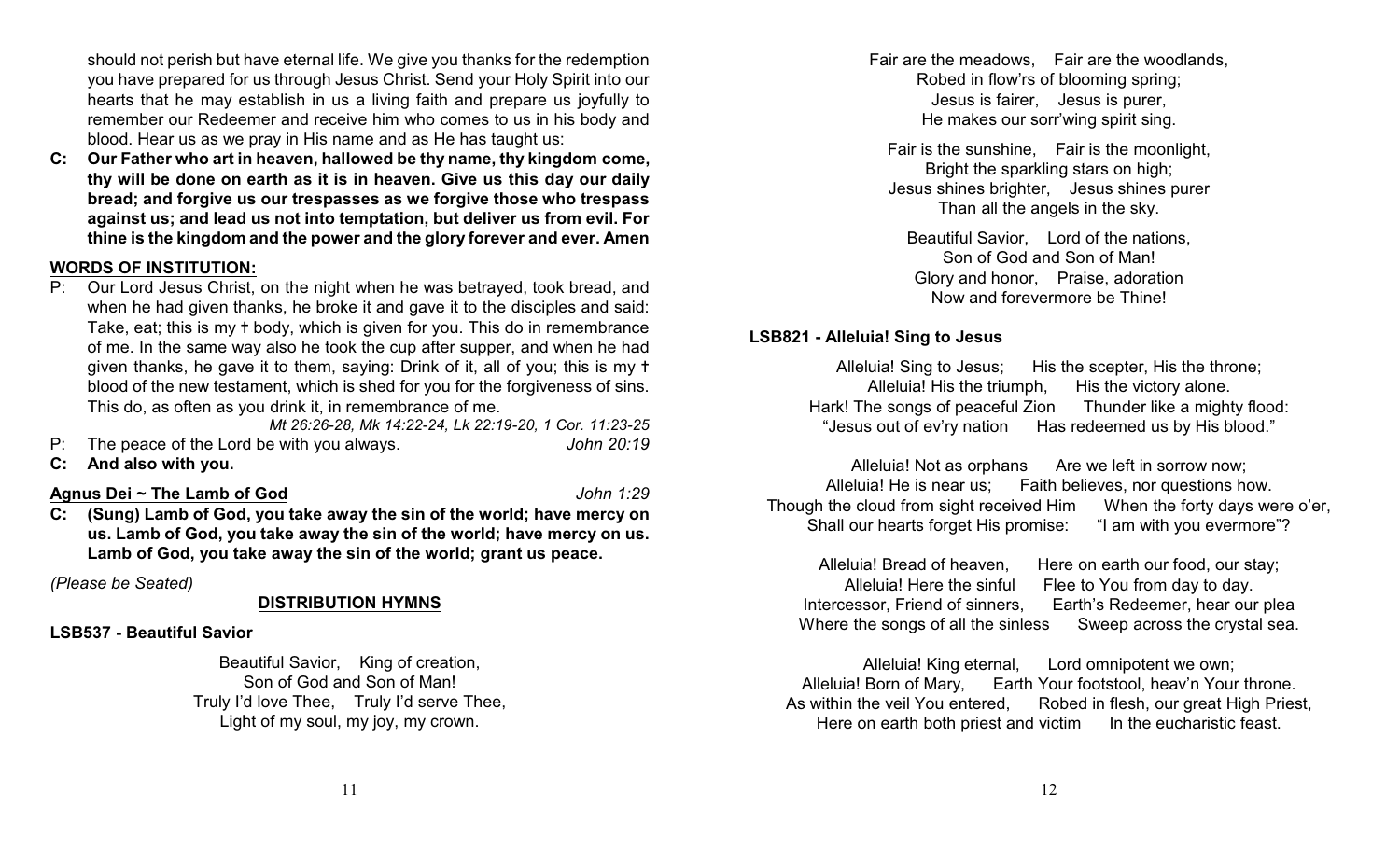Alleluia! Sing to Jesus; His the scepter, His the throne; Alleluia! His the triumph. His the victory alone. Hark! The songs of peaceful Zion Thunder like a mighty flood: "Jesus out of ev'ry nation Has redeemed us by His blood."

#### **LSB494 - See, the Lord Ascends in Triumph**

See, the Lord ascends in triumph; Conqu'ring King in royal state, Riding on the clouds, His chariot, To His heav'nly palace gate. Hark! The choirs of angel voices Joyful alleluias sing, And the portals high are lifted To receive their heav'nly King.

Who is this that comes in glory With the trump of jubilee? Lord of battles, God of armies, He has gained the victory. He who on the cross did suffer, He who from the grave arose, He has vanquished sin and Satan; He by death has crushed His foes.

While He lifts His hands in blessing, He is parted from His friends; While their eager eyes behold Him, He upon the clouds ascends. He who walked with God and pleased Him, Preaching truth and doom to come, He, our Enoch, is translated To His everlasting home.

Now our heav'nly Aaron enters With His blood within the veil: Joshua now is come to Canaan, And the kings before Him quail. Now He plants the tribes of Israel In their promised resting place; Now our great Elijah offers Double portion of His grace.

He has raised our human nature On the clouds to God's right hand; There we sit in heav'nly places, There with Him in glory stand. Jesus reigns, adored by angels; Man with God is on the throne. By our mighty Lord's ascension We by faith behold our own.

#### **POST-COMMUNION CANTICLE: Thank The Lord:**

**C: (Sung) Thank the Lord and sing his praise; tell ev'ryone what he has done. Let all who seek the Lord rejoice and proudly bear his name. He recalls his promises and leads his people forth in joy with shouts of thanksgiving. Alleluia, alleluia.**

#### **POST-COMMUNION PRAYER**

- P: Let us pray. . . . Gracious God, our heavenly Father, You have given us a foretaste of the feast that awaits us when Your Son returns. Keep us firm in the true faith and lead us as Your witnesses, proclaiming repentance and the forgiveness of sins to everyone in the name of Your Son, our ascended Lord, in whose name we pray.
- **C: Amen**